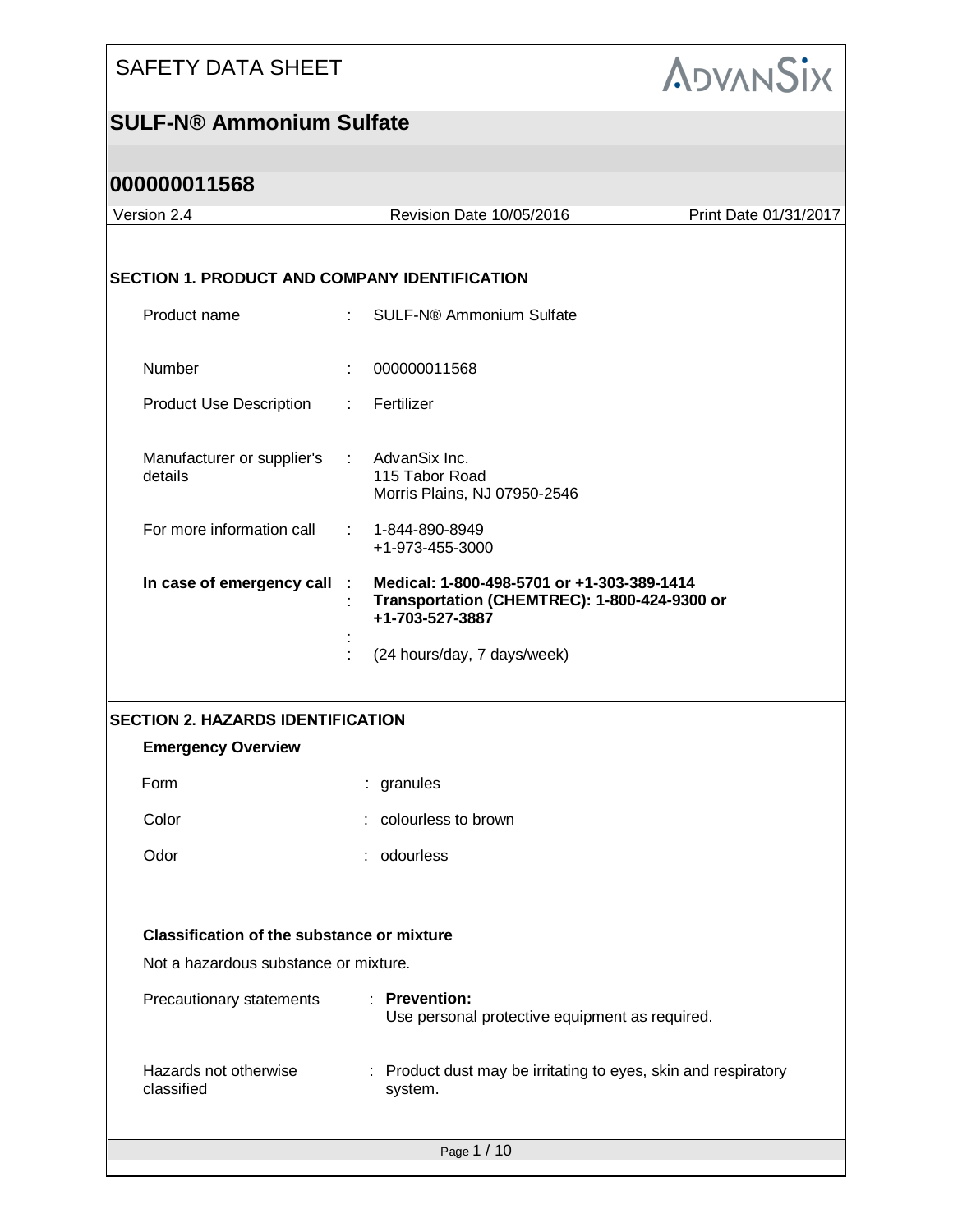| <b>SAFETY DATA SHEET</b>                                                                   |                                                                                                                                                                                                                                                   | <b>ADVANSIX</b>       |  |
|--------------------------------------------------------------------------------------------|---------------------------------------------------------------------------------------------------------------------------------------------------------------------------------------------------------------------------------------------------|-----------------------|--|
| <b>SULF-N® Ammonium Sulfate</b>                                                            |                                                                                                                                                                                                                                                   |                       |  |
|                                                                                            |                                                                                                                                                                                                                                                   |                       |  |
| 000000011568                                                                               |                                                                                                                                                                                                                                                   |                       |  |
| Version 2.4                                                                                | Revision Date 10/05/2016                                                                                                                                                                                                                          | Print Date 01/31/2017 |  |
| Carcinogenicity                                                                            |                                                                                                                                                                                                                                                   |                       |  |
| anticipated carcinogen by NTP, IARC, or OSHA.                                              | No component of this product present at levels greater than or equal to 0.1% is identified as a known or                                                                                                                                          |                       |  |
| <b>SECTION 3. COMPOSITION/INFORMATION ON INGREDIENTS</b>                                   |                                                                                                                                                                                                                                                   |                       |  |
| Chemical nature                                                                            | : Mixture                                                                                                                                                                                                                                         |                       |  |
| Chemical name                                                                              | CAS-No.                                                                                                                                                                                                                                           | Concentration         |  |
| Ammonium sulfate                                                                           | 7783-20-2                                                                                                                                                                                                                                         | >98.50%               |  |
| <b>SECTION 4. FIRST AID MEASURES</b>                                                       |                                                                                                                                                                                                                                                   |                       |  |
| Inhalation                                                                                 | Remove to fresh air. If not breathing, give artificial respiration. If<br>breathing is difficult, give oxygen. Use oxygen as required,<br>provided a qualified operator is present. Get medical attention if<br>irritation develops and persists. |                       |  |
| Skin contact                                                                               | Wash off immediately with plenty of water for at least 15<br>minutes. Take off contaminated clothing and shoes immediately.<br>Wash contaminated clothing before re-use. Get medical<br>attention if irritation develops and persists.            |                       |  |
| Eye contact                                                                                | Rinse immediately with plenty of water, also under the eyelids,<br>for at least 15 minutes. Get medical attention if irritation<br>develops and persists.                                                                                         |                       |  |
| Ingestion                                                                                  | Induce vomiting, but only if victim is fully conscious. Never give<br>anything by mouth to an unconscious person. Drink 1 or 2<br>glasses of water. Call a physician.                                                                             |                       |  |
| Notes to physician                                                                         |                                                                                                                                                                                                                                                   |                       |  |
| Treatment                                                                                  | Treat symptomatically.                                                                                                                                                                                                                            |                       |  |
| <b>SECTION 5. FIREFIGHTING MEASURES</b>                                                    |                                                                                                                                                                                                                                                   |                       |  |
| Suitable extinguishing media<br>: Use extinguishing measures that are appropriate to local |                                                                                                                                                                                                                                                   |                       |  |
| Page 2 / 10                                                                                |                                                                                                                                                                                                                                                   |                       |  |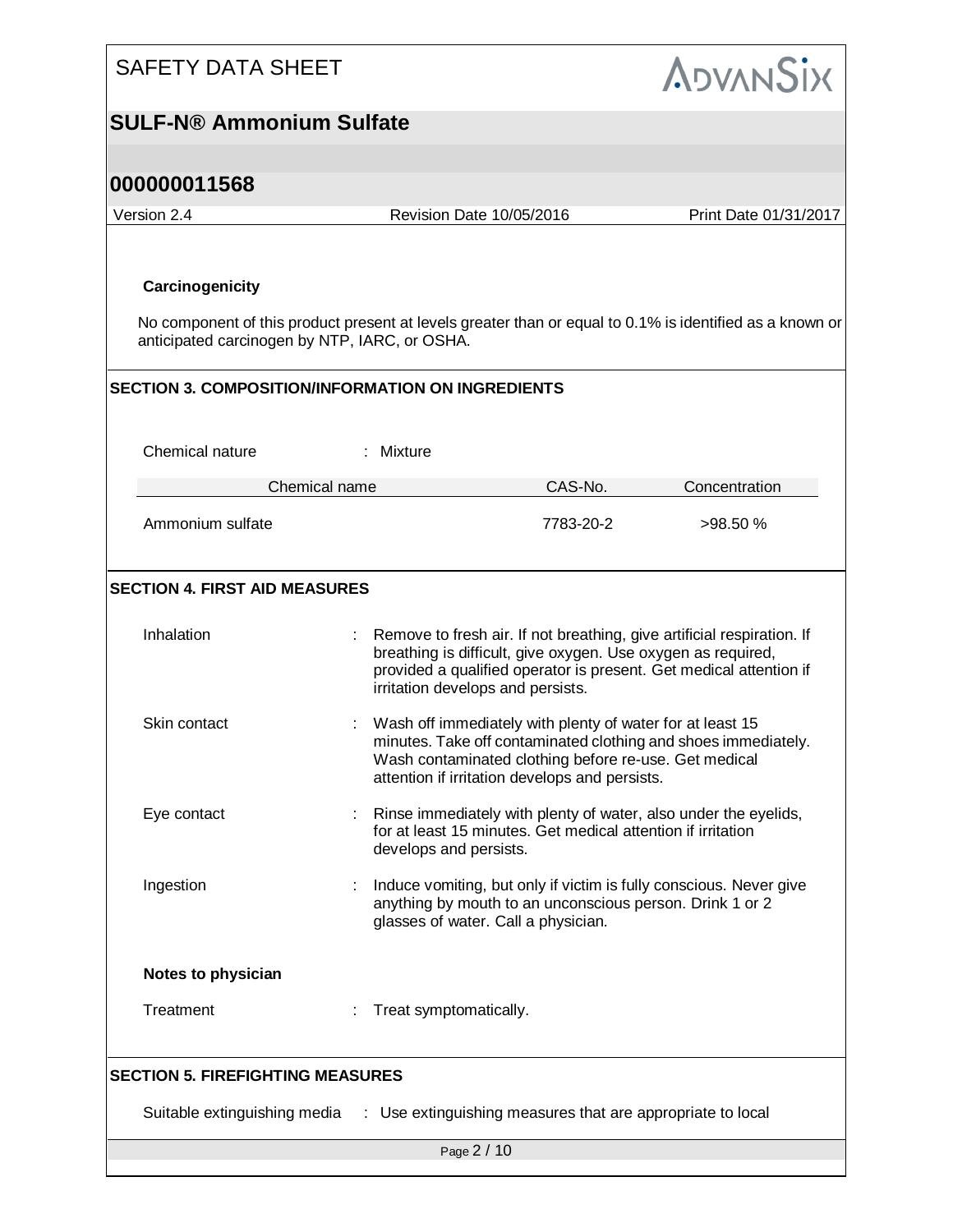## **SULF-N® Ammonium Sulfate**



| Version 2.4                                      | Revision Date 10/05/2016                                                                                                                                                                                                                                                                                                                                                                                                           | Print Date 01/31/2017 |
|--------------------------------------------------|------------------------------------------------------------------------------------------------------------------------------------------------------------------------------------------------------------------------------------------------------------------------------------------------------------------------------------------------------------------------------------------------------------------------------------|-----------------------|
|                                                  |                                                                                                                                                                                                                                                                                                                                                                                                                                    |                       |
|                                                  | circumstances and the surrounding environment.                                                                                                                                                                                                                                                                                                                                                                                     |                       |
| Specific hazards during<br>firefighting          | Container may rupture on heating.<br>Cool closed containers exposed to fire with water spray.<br>Do not allow run-off from fire fighting to enter drains or water<br>courses.<br>Explosive reactions with oxidising agents such as potassium<br>chlorate and/or peroxides.<br>In case of fire hazardous decomposition products may be<br>produced such as:<br>Sulphur oxides<br>Ammonia<br>Carbon monoxide<br>Carbon dioxide (CO2) |                       |
| Special protective equipment<br>for firefighters | In the event of fire and/or explosion do not breathe fumes.<br>$\mathcal{L}_{\mathcal{A}}$<br>In the case of respirable dust and/or fumes, use self-contained<br>breathing apparatus and dust impervious protective suit.                                                                                                                                                                                                          |                       |
| Further information                              | : Use extinguishing measures that are appropriate to local<br>circumstances and the surrounding environment.                                                                                                                                                                                                                                                                                                                       |                       |
| <b>SECTION 6. ACCIDENTAL RELEASE MEASURES</b>    |                                                                                                                                                                                                                                                                                                                                                                                                                                    |                       |
| Personal precautions                             | Wear personal protective equipment. Unprotected persons<br>must be kept away.<br>Evacuate personnel to safe areas.<br>Keep people away from and upwind of spill/leak.<br>Remove all sources of ignition.<br>Provide adequate ventilation.<br>Avoid dust formation.<br>Avoid breathing dust.<br>Avoid contact with skin, eyes and clothing.                                                                                         |                       |
| Environmental precautions                        | Do not flush into surface water or sanitary sewer system.<br>Prevent further leakage or spillage if safe to do so.<br>Do not let product enter drains.                                                                                                                                                                                                                                                                             |                       |
| Methods for cleaning up                          | Use mechanical handling equipment.<br>Clean contaminated surface thoroughly.<br>Pick up and arrange disposal without creating dust.<br>Use a suitable vacuum cleaner.                                                                                                                                                                                                                                                              |                       |
|                                                  | Page 3 / 10                                                                                                                                                                                                                                                                                                                                                                                                                        |                       |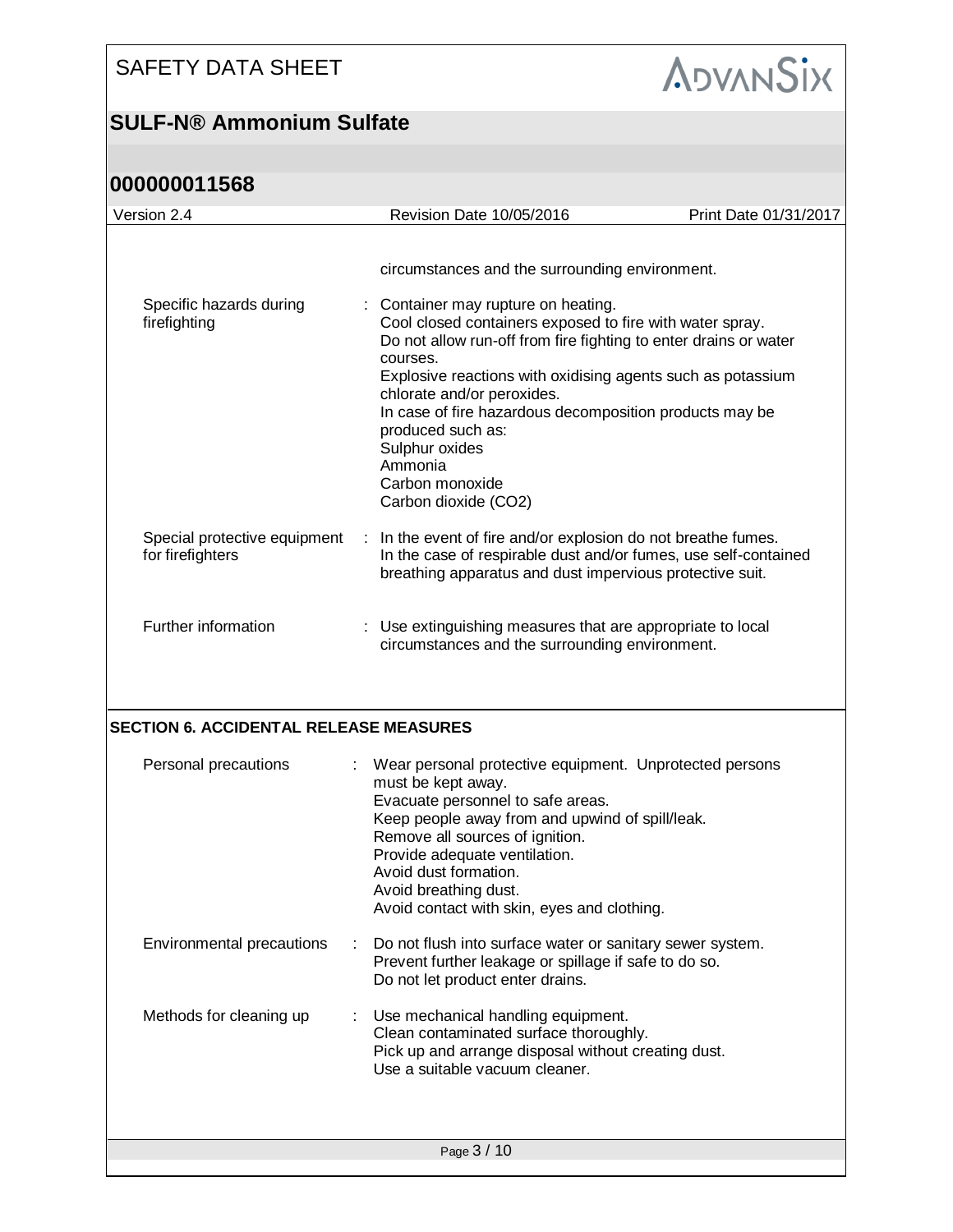

#### **SULF-N® Ammonium Sulfate**

| Version 2.4                                             | Revision Date 10/05/2016                                                                                                                                                                                                                                                                                                                                          | Print Date 01/31/2017 |
|---------------------------------------------------------|-------------------------------------------------------------------------------------------------------------------------------------------------------------------------------------------------------------------------------------------------------------------------------------------------------------------------------------------------------------------|-----------------------|
|                                                         |                                                                                                                                                                                                                                                                                                                                                                   |                       |
| <b>SECTION 7. HANDLING AND STORAGE</b>                  |                                                                                                                                                                                                                                                                                                                                                                   |                       |
| <b>Handling</b>                                         |                                                                                                                                                                                                                                                                                                                                                                   |                       |
| Handling                                                | Handle with care.<br>Wear personal protective equipment.<br>Use only in well-ventilated areas.<br>Avoid dust formation.<br>Not expected to form explosive dust-air mixtures.<br>Provide exhaust ventilation if dust is formed.<br>Dust must be extracted directly at the point of origin.<br>Avoid breathing dust.<br>Avoid contact with skin, eyes and clothing. |                       |
| Advice on protection against :<br>fire and explosion    | Normal measures for preventive fire protection.                                                                                                                                                                                                                                                                                                                   |                       |
| <b>Storage</b>                                          |                                                                                                                                                                                                                                                                                                                                                                   |                       |
| Requirements for storage<br>areas and containers        | Store in a dry place.<br>Store in a well-ventilated place.<br>Containers which are opened must be carefully resealed and<br>kept upright to prevent leakage.<br>Protect from physical damage.<br>Store away from incompatible substances.<br>Do not store together with:<br>Strong oxidizing agents                                                               |                       |
| <b>SECTION 8. EXPOSURE CONTROLS/PERSONAL PROTECTION</b> |                                                                                                                                                                                                                                                                                                                                                                   |                       |
| Protective measures                                     | Ensure that eyewash stations and safety showers are close to<br>the workstation location.<br>Avoid dust formation.<br>Avoid breathing dust.<br>Avoid contact with skin, eyes and clothing.<br>Wash thoroughly after handling.                                                                                                                                     |                       |
| <b>Engineering measures</b>                             | Provide exhaust ventilation if dust is formed.<br>Dust must be extracted directly at the point of origin.<br>Apply technical measures to comply with the occupational<br>exposure limits.                                                                                                                                                                         |                       |
| Eye protection                                          | Do not wear contact lenses.<br>Wear as appropriate:<br>Safety glasses with side-shields                                                                                                                                                                                                                                                                           |                       |
|                                                         | Page 4 / 10                                                                                                                                                                                                                                                                                                                                                       |                       |
|                                                         |                                                                                                                                                                                                                                                                                                                                                                   |                       |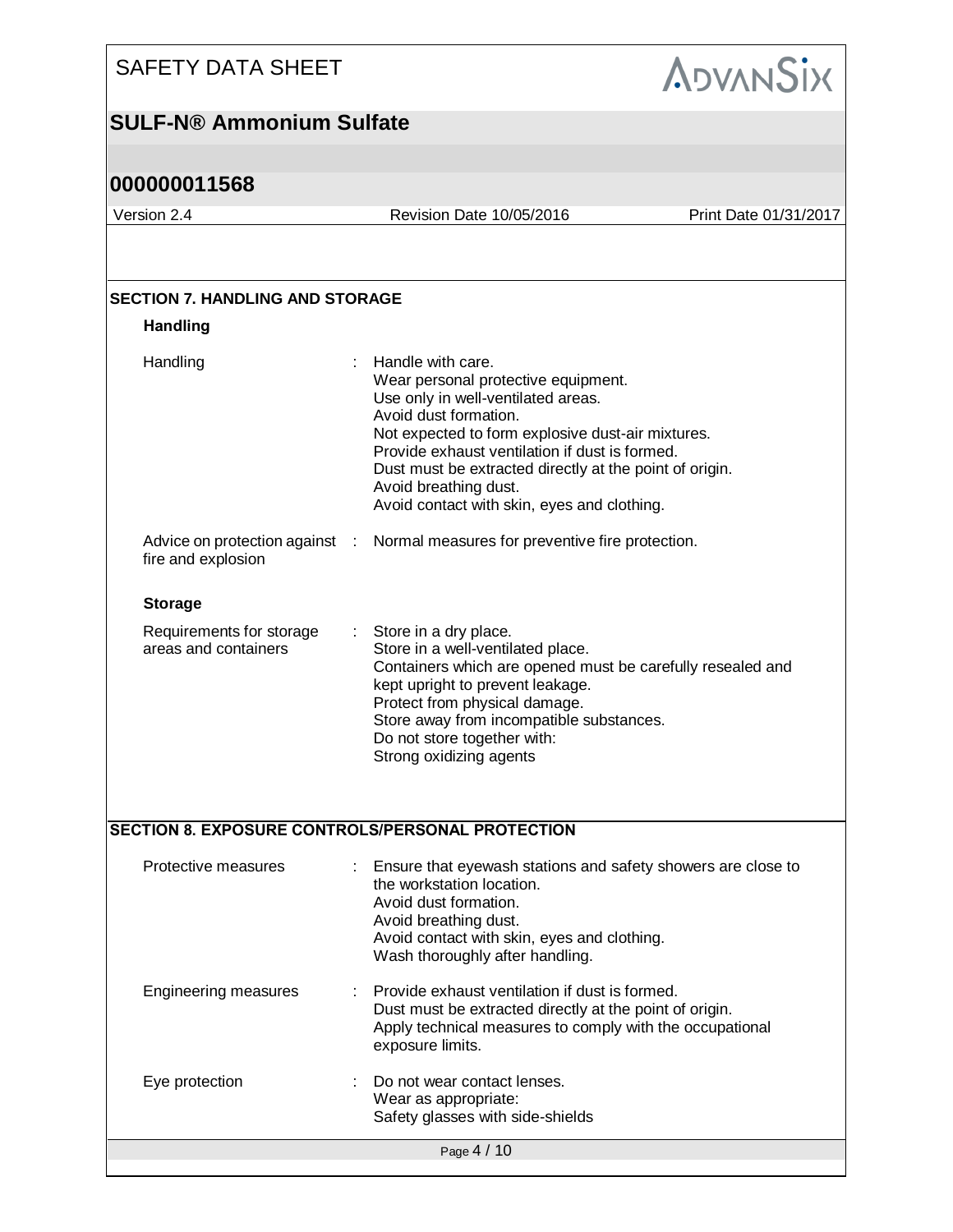

| 000000011568 |
|--------------|
|--------------|

| Version 2.4                                        | Revision Date 10/05/2016<br>Print Date 01/31/2017               |                                                                                                                                                 |  |  |  |
|----------------------------------------------------|-----------------------------------------------------------------|-------------------------------------------------------------------------------------------------------------------------------------------------|--|--|--|
| Hand protection                                    | ÷                                                               | Gloves<br>Gloves must be inspected prior to use.<br>Replace when worn.                                                                          |  |  |  |
| Skin and body protection                           | ÷.                                                              | Long sleeved clothing                                                                                                                           |  |  |  |
| Respiratory protection                             |                                                                 | Use NIOSH approved respiratory protection.                                                                                                      |  |  |  |
| Hygiene measures                                   | ÷.                                                              | Wash hands before breaks and at the end of workday.<br>Remove and wash contaminated clothing before re-use.<br>Keep working clothes separately. |  |  |  |
| <b>Exposure Guidelines</b>                         | Contains no substances with occupational exposure limit values. |                                                                                                                                                 |  |  |  |
| <b>SECTION 9. PHYSICAL AND CHEMICAL PROPERTIES</b> |                                                                 |                                                                                                                                                 |  |  |  |
| Physical state                                     |                                                                 | : granules                                                                                                                                      |  |  |  |
| Color                                              |                                                                 | colourless to brown                                                                                                                             |  |  |  |
| Odor                                               |                                                                 | odourless                                                                                                                                       |  |  |  |
| pH                                                 |                                                                 | 5.5                                                                                                                                             |  |  |  |
| Melting point/range                                |                                                                 | Note: no data available                                                                                                                         |  |  |  |
| Boiling point/boiling range                        |                                                                 | : Note: Not applicable                                                                                                                          |  |  |  |
| Flash point                                        |                                                                 | Note: Not applicable                                                                                                                            |  |  |  |
|                                                    |                                                                 |                                                                                                                                                 |  |  |  |
| Lower explosion limit                              |                                                                 | Note: Not applicable                                                                                                                            |  |  |  |
| Upper explosion limit                              |                                                                 | Note: Not applicable                                                                                                                            |  |  |  |
| Vapor pressure                                     |                                                                 | : Note: Not applicable                                                                                                                          |  |  |  |
|                                                    |                                                                 |                                                                                                                                                 |  |  |  |
|                                                    |                                                                 | Page 5 / 10                                                                                                                                     |  |  |  |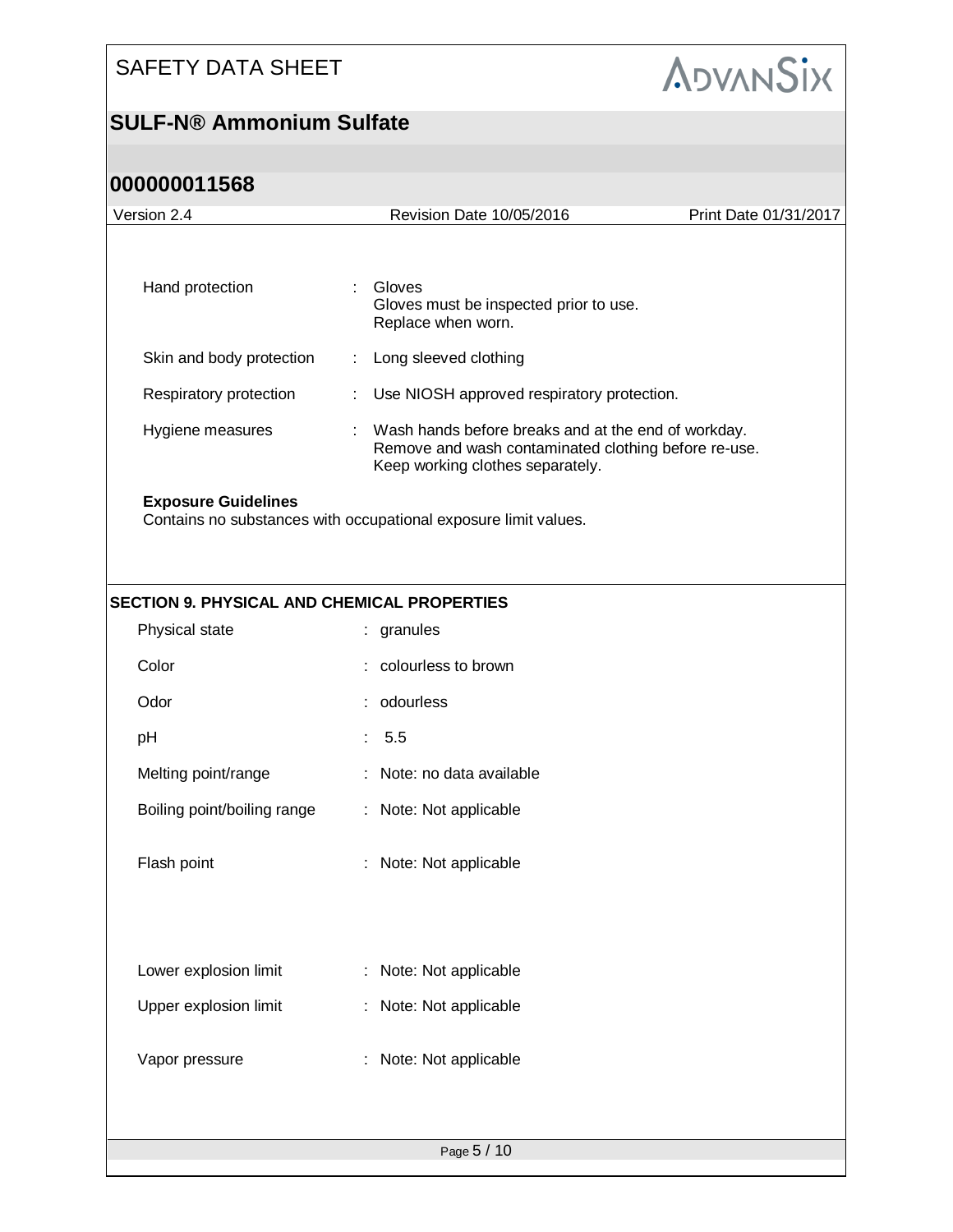

| Version 2.4                                                                         | Revision Date 10/05/2016<br>Print Date 01/31/2017 |  |  |  |  |
|-------------------------------------------------------------------------------------|---------------------------------------------------|--|--|--|--|
| Density                                                                             | 1.77 g/cm3<br>÷.                                  |  |  |  |  |
| Water solubility                                                                    | : 410 - 750 g/l at 20 - 25 °C                     |  |  |  |  |
|                                                                                     |                                                   |  |  |  |  |
| Ignition temperature                                                                | : Note: Not applicable                            |  |  |  |  |
| Decomposition temperature                                                           | : 280 °C                                          |  |  |  |  |
| Molecular weight                                                                    | : 132.14 g/mol                                    |  |  |  |  |
|                                                                                     |                                                   |  |  |  |  |
| <b>SECTION 10. STABILITY AND REACTIVITY</b>                                         |                                                   |  |  |  |  |
| Chemical stability                                                                  | : Stable under recommended storage conditions.    |  |  |  |  |
| Possibility of hazardous<br>: Hazardous polymerisation does not occur.<br>reactions |                                                   |  |  |  |  |
| Incompatible materials to<br>avoid                                                  | : Strong oxidizing agents<br>Zinc                 |  |  |  |  |
|                                                                                     | Copper<br>Copper-bearing materials                |  |  |  |  |
| Hazardous decomposition<br>products                                                 | : Sulphur oxides<br>Ammonia                       |  |  |  |  |
|                                                                                     | Carbon dioxide (CO2)<br>Carbon monoxide           |  |  |  |  |
|                                                                                     |                                                   |  |  |  |  |
| <b>SECTION 11. TOXICOLOGICAL INFORMATION</b>                                        |                                                   |  |  |  |  |
|                                                                                     |                                                   |  |  |  |  |
| Acute oral toxicity                                                                 | : LD50: 3,000 mg/kg<br>Species: Rat               |  |  |  |  |
| Acute dermal toxicity                                                               | : LD50: $> 2,000$ mg/kg<br>Species: Rat           |  |  |  |  |
|                                                                                     |                                                   |  |  |  |  |
|                                                                                     | Page 6 / 10                                       |  |  |  |  |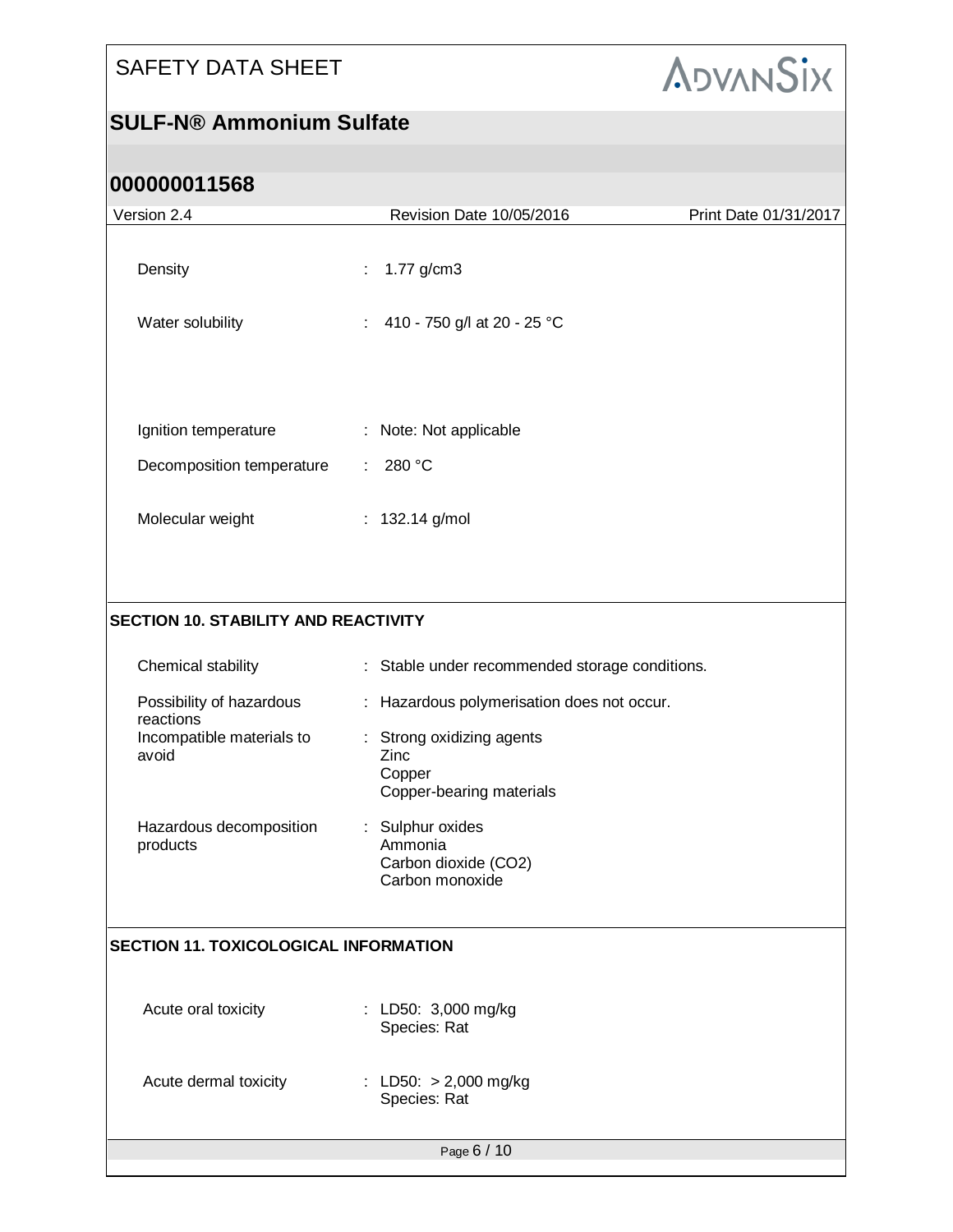## **SULF-N® Ammonium Sulfate**



| Version 2.4                                            | Revision Date 10/05/2016                                                             | Print Date 01/31/2017 |
|--------------------------------------------------------|--------------------------------------------------------------------------------------|-----------------------|
|                                                        |                                                                                      |                       |
| Skin irritation                                        | : Species: Rabbit<br>Result: slight irritation                                       |                       |
| Eye irritation                                         | Species: Rabbit<br>Result: slight irritation                                         |                       |
| Genotoxicity in vitro                                  | Note: In vitro tests did not show mutagenic effects<br>÷                             |                       |
|                                                        |                                                                                      |                       |
| <b>SECTION 12. ECOLOGICAL INFORMATION</b>              |                                                                                      |                       |
| <b>Ecotoxicity effects</b>                             |                                                                                      |                       |
| Toxicity to fish                                       | : LC50: $> 460$ mg/l<br>Exposure time: 96 h<br>Species: Leuciscus idus (Golden orfe) |                       |
| Toxicity to daphnia and other<br>aquatic invertebrates | : LC50: 423 mg/l<br>Exposure time: 25 h<br>Species: Daphnia magna (Water flea)       |                       |
|                                                        | LC50: 433 mg/l<br>Exposure time: 50 h<br>Species: Daphnia magna (Water flea)         |                       |
|                                                        | LC50: 292 mg/l<br>Exposure time: 100 h<br>Species: Daphnia magna (Water flea)        |                       |
| Further information on ecology                         |                                                                                      |                       |
| <b>SECTION 13. DISPOSAL CONSIDERATIONS</b>             |                                                                                      |                       |
| Disposal methods                                       | Observe all Federal, State, and Local Environmental<br>regulations.                  |                       |
| <b>SECTION 14. TRANSPORT INFORMATION</b>               |                                                                                      |                       |
|                                                        | Page 7 / 10                                                                          |                       |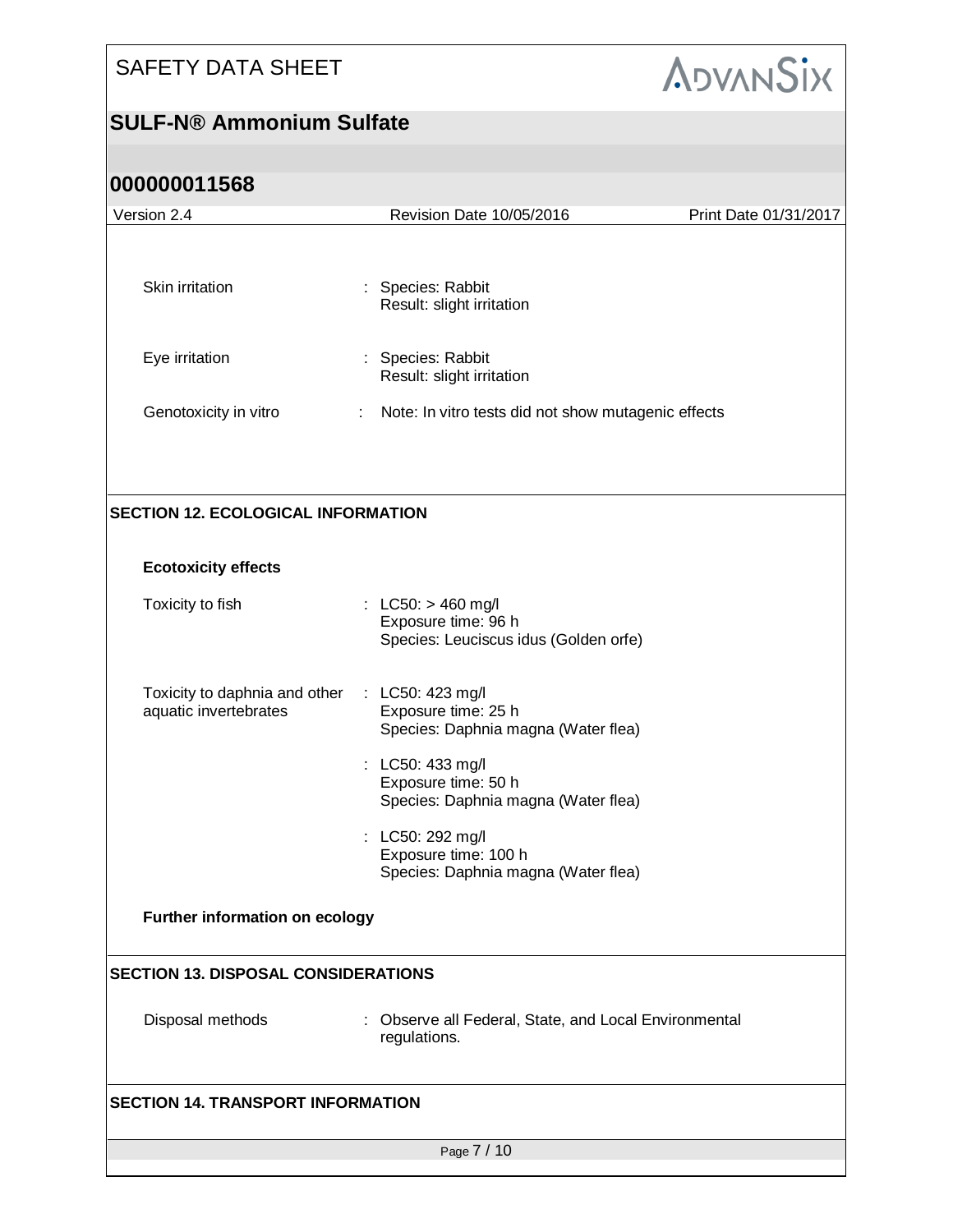

#### **SULF-N® Ammonium Sulfate**

| Version 2.4                     |                                          |                                                                                  |                                                                                      | Revision Date 10/05/2016                                                                                     | Print Date 01/31/2017 |  |
|---------------------------------|------------------------------------------|----------------------------------------------------------------------------------|--------------------------------------------------------------------------------------|--------------------------------------------------------------------------------------------------------------|-----------------------|--|
|                                 | <b>DOT</b>                               | Not dangerous goods                                                              |                                                                                      |                                                                                                              |                       |  |
|                                 | <b>TDG</b>                               | Not dangerous goods                                                              |                                                                                      |                                                                                                              |                       |  |
|                                 | <b>IATA</b>                              | Not dangerous goods                                                              |                                                                                      |                                                                                                              |                       |  |
|                                 | <b>IMDG</b>                              | Not dangerous goods                                                              |                                                                                      |                                                                                                              |                       |  |
|                                 |                                          | <b>SECTION 15. REGULATORY INFORMATION</b>                                        |                                                                                      |                                                                                                              |                       |  |
|                                 | <b>Inventories</b>                       |                                                                                  |                                                                                      |                                                                                                              |                       |  |
|                                 | Control Act                              | <b>US. Toxic Substances</b>                                                      |                                                                                      | : On TSCA Inventory                                                                                          |                       |  |
|                                 | Australia. Industrial<br>Assessment) Act | Chemical (Notification and                                                       |                                                                                      | On the inventory, or in compliance with the inventory                                                        |                       |  |
|                                 | Canada. Canadian                         | <b>Environmental Protection</b><br>Act (CEPA). Domestic<br>Substances List (DSL) |                                                                                      | : All components of this product are on the Canadian DSL                                                     |                       |  |
|                                 |                                          |                                                                                  |                                                                                      | Japan. Kashin-Hou Law List : On the inventory, or in compliance with the inventory                           |                       |  |
|                                 |                                          | Korea. Toxic Chemical<br>Control Law (TCCL) List                                 | t.                                                                                   | On the inventory, or in compliance with the inventory                                                        |                       |  |
|                                 | Act                                      | Philippines. The Toxic<br>Substances and Hazardous<br>and Nuclear Waste Control  |                                                                                      | : On the inventory, or in compliance with the inventory                                                      |                       |  |
| <b>Chemical Substances</b>      |                                          |                                                                                  | China. Inventory of Existing : On the inventory, or in compliance with the inventory |                                                                                                              |                       |  |
| National regulatory information |                                          |                                                                                  |                                                                                      |                                                                                                              |                       |  |
|                                 |                                          | <b>SARA 302 Components</b>                                                       |                                                                                      | : No chemicals in this material are subject to the reporting<br>requirements of SARA Title III, Section 302. |                       |  |
| <b>SARA 313 Components</b>      |                                          |                                                                                  |                                                                                      | : Ammonium sulfate                                                                                           | 7783-20-2             |  |
| Page 8 / 10                     |                                          |                                                                                  |                                                                                      |                                                                                                              |                       |  |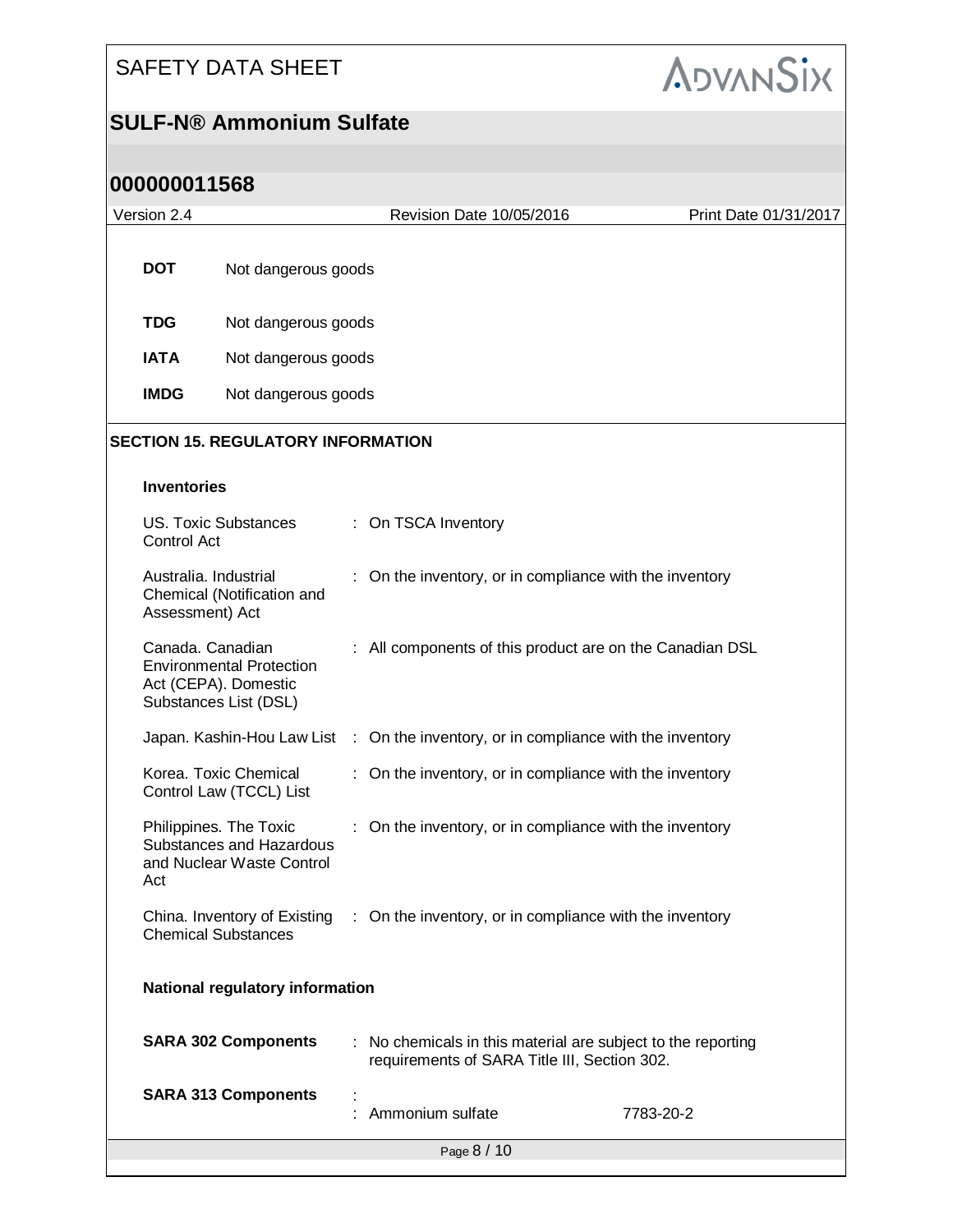

| Version 2.4                                                                                                                                                  |                         | Revision Date 10/05/2016                                                                                                                                            | Print Date 01/31/2017                                                                                                                                                                                                                                                                                                                                                                                                                                                                                                                                                                                                                                                                                                                                                 |  |
|--------------------------------------------------------------------------------------------------------------------------------------------------------------|-------------------------|---------------------------------------------------------------------------------------------------------------------------------------------------------------------|-----------------------------------------------------------------------------------------------------------------------------------------------------------------------------------------------------------------------------------------------------------------------------------------------------------------------------------------------------------------------------------------------------------------------------------------------------------------------------------------------------------------------------------------------------------------------------------------------------------------------------------------------------------------------------------------------------------------------------------------------------------------------|--|
|                                                                                                                                                              |                         |                                                                                                                                                                     |                                                                                                                                                                                                                                                                                                                                                                                                                                                                                                                                                                                                                                                                                                                                                                       |  |
| SARA 311/312 Hazards                                                                                                                                         |                         |                                                                                                                                                                     |                                                                                                                                                                                                                                                                                                                                                                                                                                                                                                                                                                                                                                                                                                                                                                       |  |
|                                                                                                                                                              |                         | : Acute Health Hazard                                                                                                                                               |                                                                                                                                                                                                                                                                                                                                                                                                                                                                                                                                                                                                                                                                                                                                                                       |  |
| <b>California Prop. 65</b>                                                                                                                                   |                         | : This product does not contain any chemicals known to State of<br>California to cause cancer, birth defects, or any other<br>reproductive harm.                    |                                                                                                                                                                                                                                                                                                                                                                                                                                                                                                                                                                                                                                                                                                                                                                       |  |
| <b>Massachusetts RTK</b>                                                                                                                                     |                         | : Ammonium sulfate                                                                                                                                                  | 7783-20-2                                                                                                                                                                                                                                                                                                                                                                                                                                                                                                                                                                                                                                                                                                                                                             |  |
|                                                                                                                                                              |                         |                                                                                                                                                                     |                                                                                                                                                                                                                                                                                                                                                                                                                                                                                                                                                                                                                                                                                                                                                                       |  |
| Pennsylvania RTK                                                                                                                                             |                         | : Ammonium sulfate                                                                                                                                                  | 7783-20-2                                                                                                                                                                                                                                                                                                                                                                                                                                                                                                                                                                                                                                                                                                                                                             |  |
| <b>WHMIS Classification</b>                                                                                                                                  |                         | : Not Rated<br>This product has been classified according to the hazard criteria<br>of the CPR and the MSDS contains all of the information required<br>by the CPR. |                                                                                                                                                                                                                                                                                                                                                                                                                                                                                                                                                                                                                                                                                                                                                                       |  |
| <b>SECTION 16. OTHER INFORMATION</b>                                                                                                                         |                         |                                                                                                                                                                     |                                                                                                                                                                                                                                                                                                                                                                                                                                                                                                                                                                                                                                                                                                                                                                       |  |
|                                                                                                                                                              | <b>HMIS III</b>         | <b>NFPA</b>                                                                                                                                                         |                                                                                                                                                                                                                                                                                                                                                                                                                                                                                                                                                                                                                                                                                                                                                                       |  |
| Health hazard                                                                                                                                                | $\mathbf{1}$            | 1                                                                                                                                                                   |                                                                                                                                                                                                                                                                                                                                                                                                                                                                                                                                                                                                                                                                                                                                                                       |  |
| Flammability                                                                                                                                                 | $\overline{\mathbf{0}}$ | 0                                                                                                                                                                   |                                                                                                                                                                                                                                                                                                                                                                                                                                                                                                                                                                                                                                                                                                                                                                       |  |
| Physical Hazard<br>Instability                                                                                                                               | : 0                     | $\mathbf 0$                                                                                                                                                         |                                                                                                                                                                                                                                                                                                                                                                                                                                                                                                                                                                                                                                                                                                                                                                       |  |
| Hazard rating and rating systems (e.g. HMIS® III, NFPA): This information is intended solely for the use<br>of individuals trained in the particular system. |                         |                                                                                                                                                                     |                                                                                                                                                                                                                                                                                                                                                                                                                                                                                                                                                                                                                                                                                                                                                                       |  |
| <b>Further information</b>                                                                                                                                   |                         |                                                                                                                                                                     |                                                                                                                                                                                                                                                                                                                                                                                                                                                                                                                                                                                                                                                                                                                                                                       |  |
|                                                                                                                                                              |                         |                                                                                                                                                                     | The information provided in this Safety Data Sheet is correct to the best of our knowledge, information<br>and belief at the date of its publication. The information given is designed only as a guidance for safe<br>handling, use, processing, storage, transportation, disposal and release and is not to be considered a<br>warranty or quality specification. The information relates only to the specific material designated and<br>may not be valid for such material used in combination with any other materials or in any process,<br>unless specified in the text. Final determination of suitability of any material is the sole responsibility of<br>the user. This information should not constitute a guarantee for any specific product properties. |  |
|                                                                                                                                                              |                         |                                                                                                                                                                     | Changes since the last version are highlighted in the margin. This version replaces all previous                                                                                                                                                                                                                                                                                                                                                                                                                                                                                                                                                                                                                                                                      |  |
|                                                                                                                                                              |                         | Page 9 / 10                                                                                                                                                         |                                                                                                                                                                                                                                                                                                                                                                                                                                                                                                                                                                                                                                                                                                                                                                       |  |